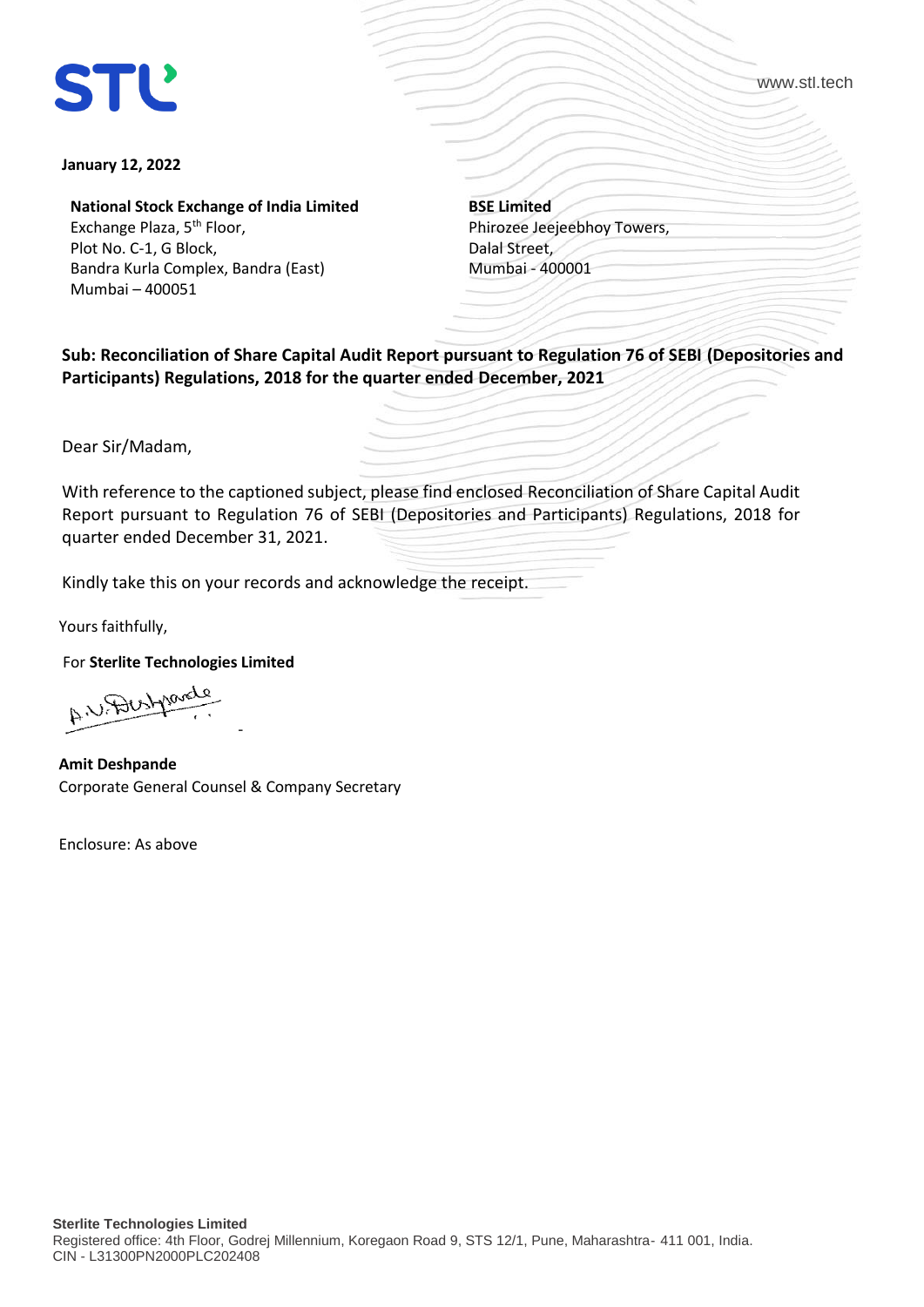

**M.Com., LL.B., F.C.S** 

**COMPANY SECRETARY IN PRACTICE** 

## Flat No.511, Kanchanjunga Aditya Enclave, Ameerpet,

**Hyderabad – 500038.** 

| Mobile  | 092461 53677         |
|---------|----------------------|
| Tele    | 040 23738398         |
| Fax     | 040 23738398         |
| E-mail  | anandssrao@gmail.com |
| Website | www.anandssrao.com   |

## **RECONCILIATION OF SHARE CAPITAL AUDIT REPORT FOR THE QUARTER ENDED 31-12-2021.**

- 1. **Report for quarter ended 31-12-2021**
- 
- 3. Face Value **Rs.2/-** each
- 
- 
- 
- 7. **Telephone and Fax Nos.** Ph. No: **020 30514000**
- 
- 9. **Name of the Stock Exchange where the company's Securities are listed:**

2. **ISIN** INE089C01029 4. Name of the Company *M/s.* **STERLITE TECHNOLOGIES LIMITED**  5. **Registered Office Address According to Accord 4th Floor, Godrej Millennium, Koregaon** Road 9, STS 12/1, Pune, Maharashtra- 411 001, India. 6. **Correspondence Address** 4th Floor, Godrej Millennium, Koregaon Road 9, STS 12/1, Pune, Maharashtra- 411 001, India. Fax No.020-30514113 8 **Email Address and Email Address and Email Address amit.deshpande@stl.tech** 1. BSE Limited, Mumbai 2. The National Stock Exchange of India Ltd.

- 10. **Issued Capital Equity**
- **11. Listed Capital (Exchange Wise) All SEs:(as per company records)**
- 12. **Held in dematerialised form in CDSL**
- **13.** Held in dematerialised form in NSDL
- 14. Physical
- **15.** Total No. of Shares  $(12+13+14)$
- **16. Reasons for differences if any ,between (10&11), (10&15), (11&15)**

|     |                                                                           | <b>Number of Shares</b> | % of Total Issued Capital |
|-----|---------------------------------------------------------------------------|-------------------------|---------------------------|
|     | 10. Issued Capital Equity                                                 | 397484169               | 100.00                    |
|     | 11. Listed Capital (Exchange Wise) – All<br>SEs: (as per company records) | 397484169               | 100.00                    |
|     | 12. Held in dematerialised form in CDSL                                   | 31860561                | 8.02                      |
|     | 13. Held in dematerialised form in NSDL                                   | 363006657               | 91.33                     |
| 14. | <b>Physical</b>                                                           | 2616951                 | 0.65                      |
|     | 15. Total No. of Shares (12+13+14)                                        | 397484169               | 100.00                    |

| NA<br>$\mathbb{R}$ |  |  |  |
|--------------------|--|--|--|
|                    |  |  |  |

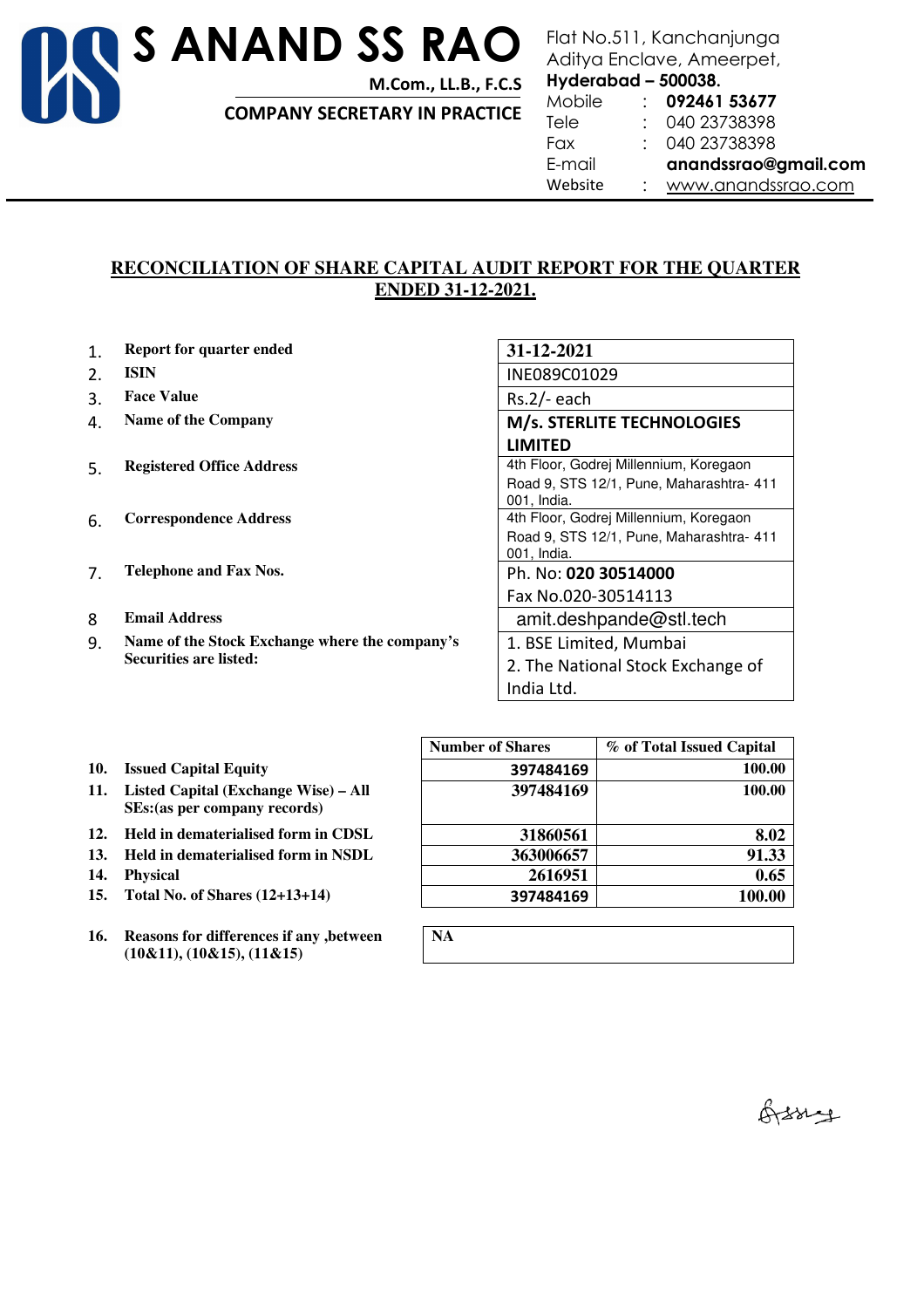17. Certifying the details of changes in share capital during the quarter under consideration as per Table below:

| Particulars                                                              | No. of<br><b>Shares</b> | Applied<br>$/$ Not<br>Applied<br>for<br>listing | Listed on Stock<br>Exchange<br>(Specify name) | Wheth<br>er<br>intima<br>ted to<br><b>CDSL</b> | Whethe<br>$\mathbf{r}$<br>intimat<br>ed to<br><b>NSDL</b> | In-principle<br>approval<br>Pending for<br><b>Stock</b><br>Exchange(s)<br>(Specify<br>Names) |
|--------------------------------------------------------------------------|-------------------------|-------------------------------------------------|-----------------------------------------------|------------------------------------------------|-----------------------------------------------------------|----------------------------------------------------------------------------------------------|
| <b>ESOP</b><br>allotment<br>made on 11 <sup>th</sup><br>November<br>2021 | 283925                  | Applied                                         | <b>BSE Ltd</b><br><b>NSE</b>                  | <b>YES</b>                                     | <b>YES</b>                                                | <b>Not</b><br>Applicable                                                                     |
|                                                                          |                         |                                                 |                                               |                                                |                                                           |                                                                                              |
| Total                                                                    | 283925                  |                                                 |                                               |                                                |                                                           |                                                                                              |

18. Register of Members is updated (Yes /No) YES

If not, updated upto which date NA

19. Reference of previous quarter with regard to excess dematerialized shares, if any - NIL-

20. Has the Company resolved the matter mentioned in Point No.19 above, in the current quarter? If not reason why? -NA-

21. Mention the total no. of requests, if any, confirmed after 21 days and the total no. of requests pending beyond 21 days with the reasons for delay.

| Total No. of demat requests | No. of   | No. of     | Reasons for delay |
|-----------------------------|----------|------------|-------------------|
|                             | requests | shares     |                   |
| Confirmed after 21 days     | $-NIL-$  | $-NII -$   | $-NII$ -          |
| Pending for more than 21    | $-NIL-$  | $-NII$ $-$ | $-NII$ .          |
| days                        |          |            |                   |

Orssige